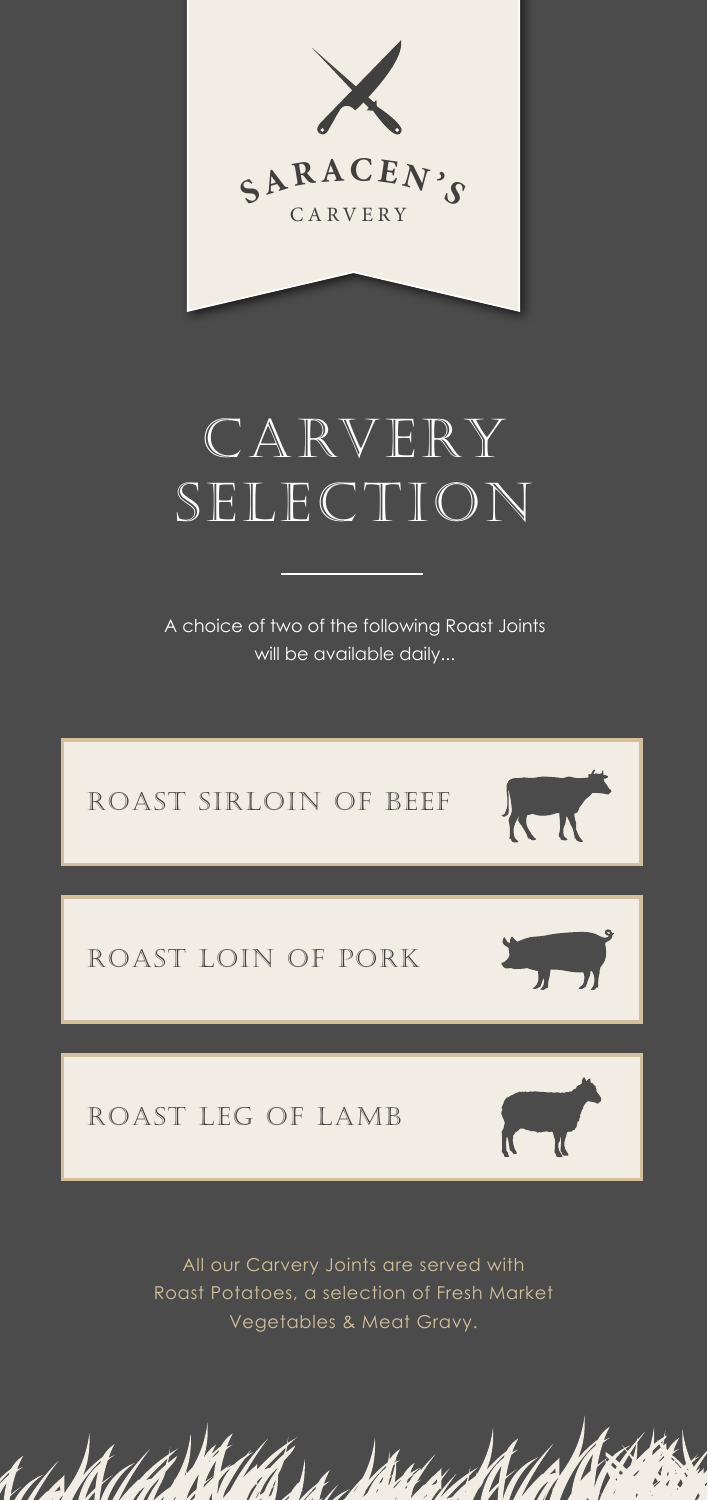

## SPECIALS

### LIGHT MEAL Soup of the Day & Hors d'oeuvres **£10.00**

VEGETARIAN SPECIAL Starter & Vegetarian Dish of the Day **(V) £11.00** 

> SARACEN SPECIAL Carvery & Dessert **£17.00** Main Course & Dessert **£12.00** (Salmon course **£3.00** supplement)

PRE-THEATRE CARVER 3 Course Meal Including Coffee **£20.00** (Available from 5.30pm - 7.00pm)

SARACEN EVENING MENU 3 Course Meal Including Coffee **£22.00** (Available from 7.00pm - 10.00pm)







### ALLERGY KEY

*[C]* Crustaceans, *[Ce]* Celery, *[M]* Milk, *[E]* Eggs, *[F]* Fish, *[P]* Peanuts, *[G]* Gluten, *[N]* Nuts, *[L]* Lupin, *[Mo]* Molluscs, *[M]* Mustard, *[S]* Soya, *[SD]* Sulphur Dioxide, *[Se]* Sesame Seeds